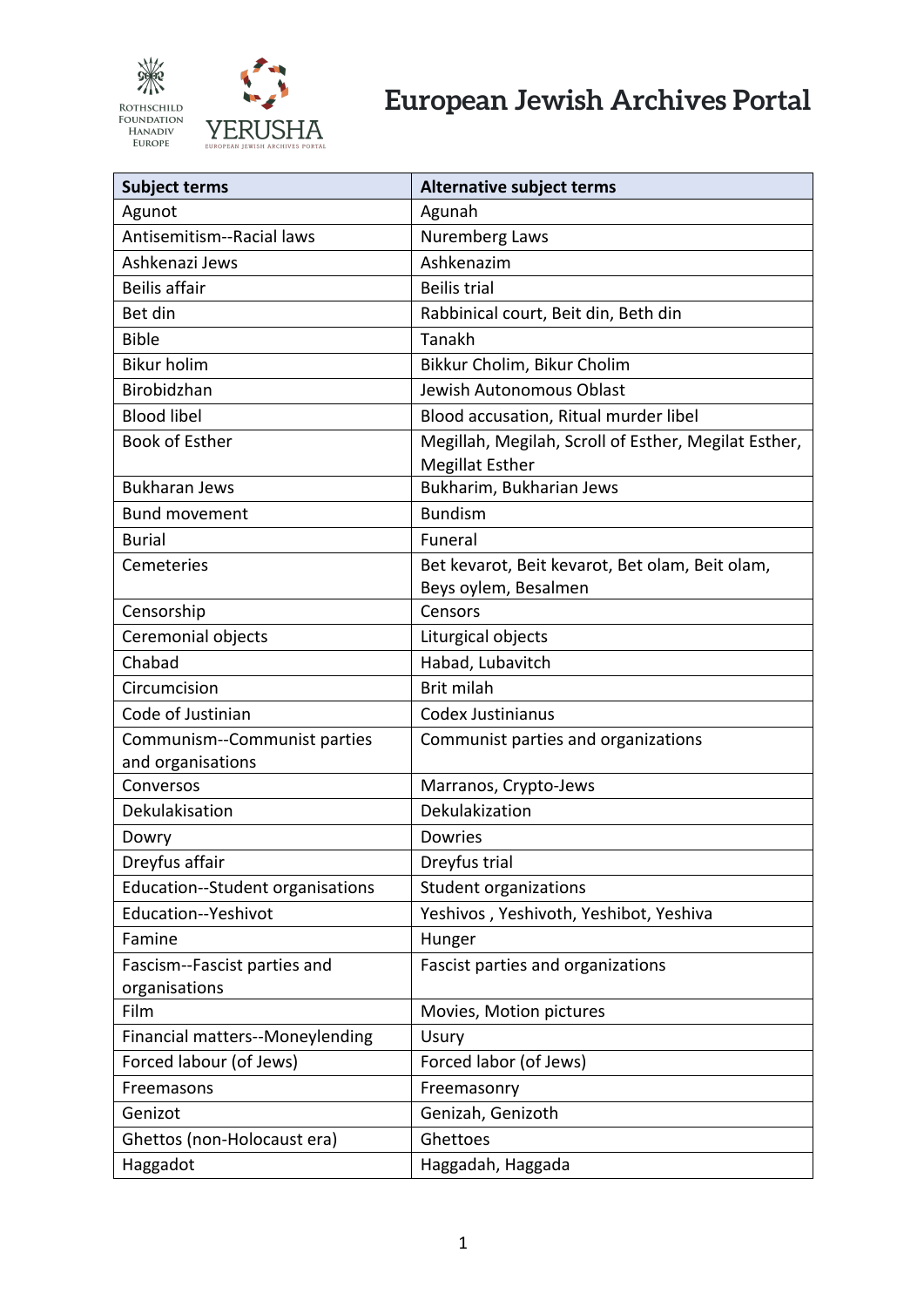

| <b>Subject terms</b>                             | <b>Alternative subject terms</b>                |
|--------------------------------------------------|-------------------------------------------------|
| <b>Haidamaks</b>                                 | Haidamaky                                       |
| Halakhah                                         | Jewish law, Halacha, Halakha, Halachah, Halokhe |
| Hasidic Judaism                                  | Hasidim, Chassidim, Hassidim, Chasidic Jews     |
| Haskalah                                         | Haskala                                         |
| Hazanim                                          | Chazanim, Hazzanim, Chazzanim, Cantors,         |
|                                                  | Hazonim, Khazonim                               |
| Hazkarah                                         | Hazkara, Yahrzheit, Yortsayt, Jahrzeit, Hassids |
| Health and medical matters--                     | Sanatoriums, Clinics                            |
| Hospitals                                        |                                                 |
| Health and medical matters--                     | Doctors                                         |
| Physicians and nurses                            |                                                 |
| Hevrah kadisha                                   | Burial Society, Chevra Kadisha, Hevra Kadisha,  |
| <b>Holocaust--Concentration camps</b>            | Chevrah Kadisha                                 |
| <b>Holocaust--Ghettos</b>                        | KZ, KL<br>Ghettoes                              |
|                                                  |                                                 |
| Holocaust--Righteous Among the<br><b>Nations</b> | Righteous gentiles                              |
| Holocaust--Yellow star                           | Jewish star                                     |
| Hospitality industry--Inns                       | Pubs, Taverns                                   |
| Humour                                           | Humor                                           |
| Interfaith marriage                              | Mixed marriage, Intermarriage                   |
| Jewish community records--Pinkasim               | Pinkassim                                       |
| Jewish councils                                  | Judenrat                                        |
| Jewish languages--Ladino                         | Judeo-Spanish, Judaeo-Spanish                   |
| Jewish nativisation                              | Jewish Nativisation, Evreizatsiia               |
| Judaising                                        | Judaizing                                       |
| Kabalah                                          | Qabalah, Cabala, Kabbala, Qabala, Kabbalah      |
| Kahal                                            | Qahal, Kehal                                    |
| Karaite Judaism                                  | Karaites, Karaism                               |
| Kashrut                                          | Kashruth, Kashrus, Kosher                       |
| <b>Khazars</b>                                   | Kuzarim, Chazars                                |
| Kibbutzim and moshavim                           | kibbutz, moshav                                 |
| Labour unions                                    | Unions, Labor unions                            |
| Marriage and divorce--Gittin                     | Get, Gett, Divorce document                     |
| Marriage and divorce--Ketubot                    | Marriage contracts, Ketubah                     |
| Matsah                                           | Matzo, Matzoh, Matza                            |
| Mikveh                                           | Mikvah, Ritual bath                             |
| Mitnagdim                                        | Misnagdim                                       |
| Mitsvah                                          | Mitsveh, Mitzvah                                |